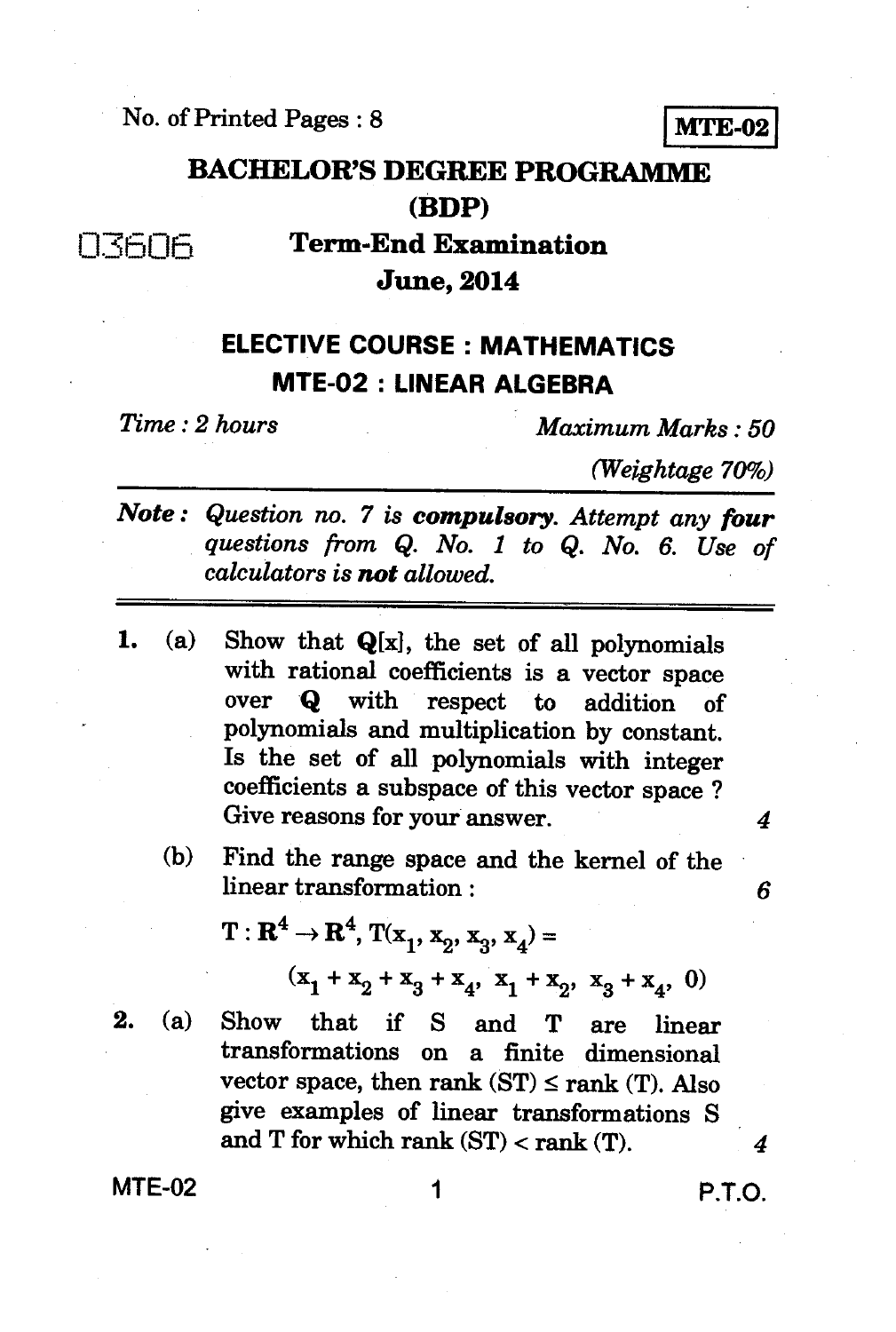(b) Find the eigenvalues and eigenvectors of the matrix

$$
A = \begin{bmatrix} 1 & 1 & 0 \\ -1 & -1 & 0 \\ -2 & -2 & 2 \end{bmatrix}.
$$

Is A diagonalisable ? Justify your answer.

6

**3.** (a) Find the dual basis for the basis  
\n
$$
\{1, 1 + x, x^2 - 1\} \text{ of the vector space}
$$
\n
$$
P_3 = \{a_0 + a_1x + a_2x^2 : a_0, a_1, a_2 \in \mathbf{R}\}.
$$

(b) Verify the Cayley — Hamilton theorem for

$$
A = \begin{bmatrix} 2 & 1 & 1 \\ -1 & 2 & -1 \\ -1 & 1 & 3 \end{bmatrix}.
$$
 Hence find its inverse. 4

(c) Check whether the set  
\n
$$
S = \{(a_1, a_2, ..., a_n) \in \mathbb{R}^n \mid a_1 = 1 + a_2\}
$$
\nis a subspace of  $\mathbb{R}^n$  or not.

. (a) Check whether the quadratic forms  $2x^2 + 3y^2 + 5z^2 - 4xz - 6yz$  and  $4x^2+3y^2+z^2-6xy-2xz$ are orthogonally equivalent.  $\overline{4}$ 

MTE-02 2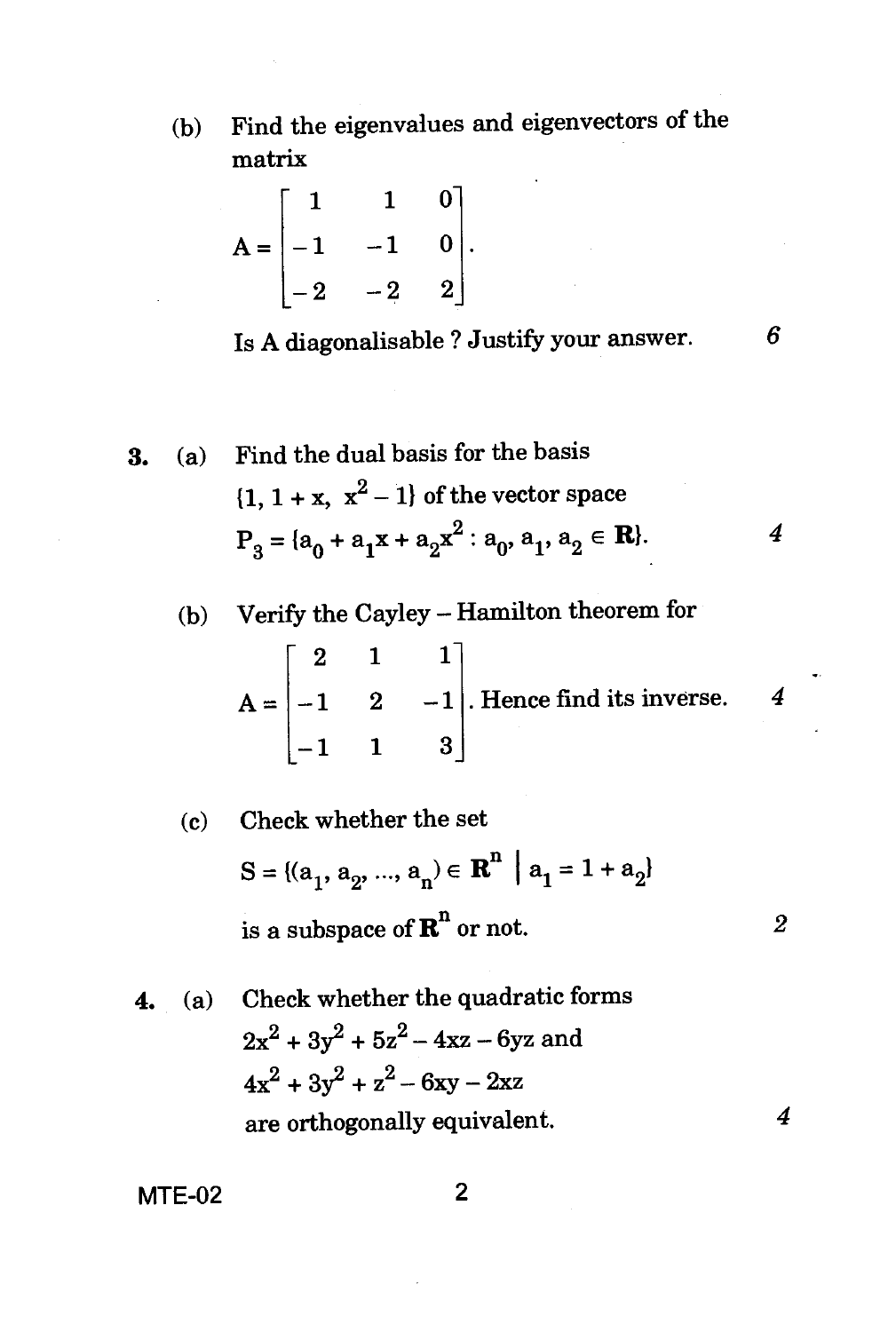(b) Let  $V = \{(a, b, c) \in \mathbb{R}^3 \mid a + b = c\}$  and

 $W = \{(a, b, c) \in \mathbb{R}^3 \mid a = b\}$  be subspaces of  $\mathbf{R}^3$ .

- **(i) Find the dimensions of V, W and**   $V \cap W$ .
- (ii) Is  $\mathbb{R}^3 = V \oplus W$ ? Justify your answer. 4
- *(c)* **Is the following matrix Hermitian ?**

$$
A = \begin{bmatrix} 1 & i & 0 \\ -i & 1 & 1 - i \\ 0 & 1 + i & 2 \end{bmatrix}
$$

**Is it unitary ? Justify your answer.** *2* 

**5.** (a) Let  $V = \{(a, b, c, d) \in \mathbb{R}^4 \mid a + b + c + d = 0\}$ and  $W = \{(a, b, c, d) \in \mathbb{R}^4 \mid a = -b, c = -d\}$  be **subspaces of R4.** 

- **(i) Check that W is a subspace of V.**
- (ii) Find the dimension of  $V/W$ .
- (iii) Check whether  $(1, 1, 1, -3) + W$  and **(-1, 2, 0, —1) + W represent the same element of V/W.** *5*
- (b) Find an orthonormal basis for  $C^3$  by **applying Gram — Schmidt orthogonalisation process to the basis**

 $\{(1, i, 0), (-i, 0, 2), (0, -i, 2)\}.$  5

## **MTE-02 3 P.T.O.**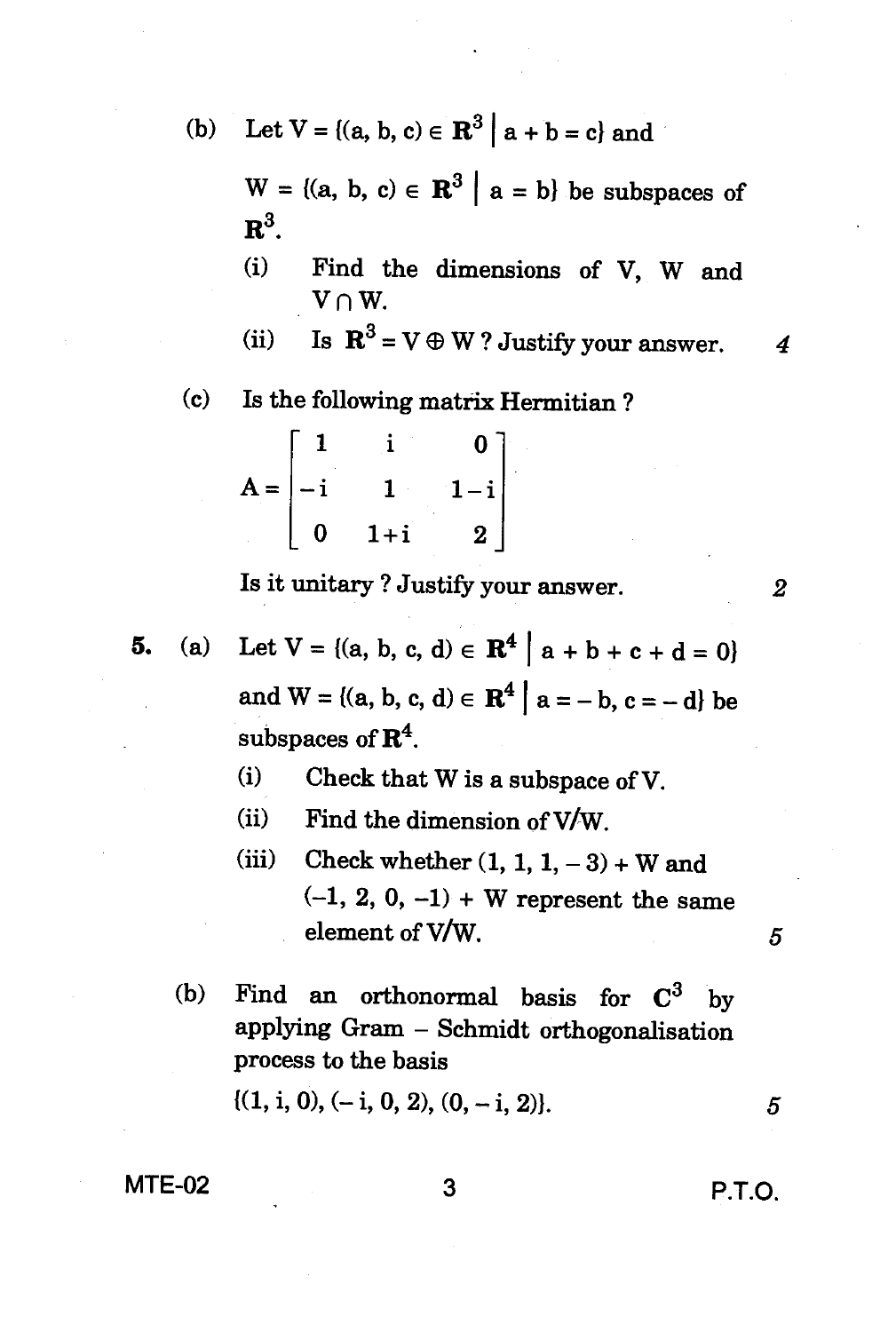**6.**  (a) Find the orthogonal canonical reduction of the quadratic form

 $9x^2 + 7y^2 + 11z^2 - 8xy + 8xz$ 

and its principal axis. *6* 

(b) Find the adjoint of the matrix

|   | 0 | 3 <sup>1</sup>    |
|---|---|-------------------|
| 1 |   | $\vert 0 \rangle$ |
| O |   | 2                 |

Hence, find its inverse. *4* 

- **7.**  Which of the following statements are true and which are false ? Justify your answer either with a short proof or with a counter-example. *10* 
	- (i) If W and U are subspaces of the vector space V having the same dimensions, then  $U = W$ .
	- (ii) If V is a vector space over K and  $f: V \to K$ is a non-zero linear function, then f is onto.
	- (iii) A  $3 \times 3$  matrix with real entries has a real eigenvalue.
	- (iv) If T is a linear transformation on an inner product space V and  $T * T = 0$ , then  $T = 0$ .
	- (v) The rank and signature of a quadratic form are always equal.

MTE-02 4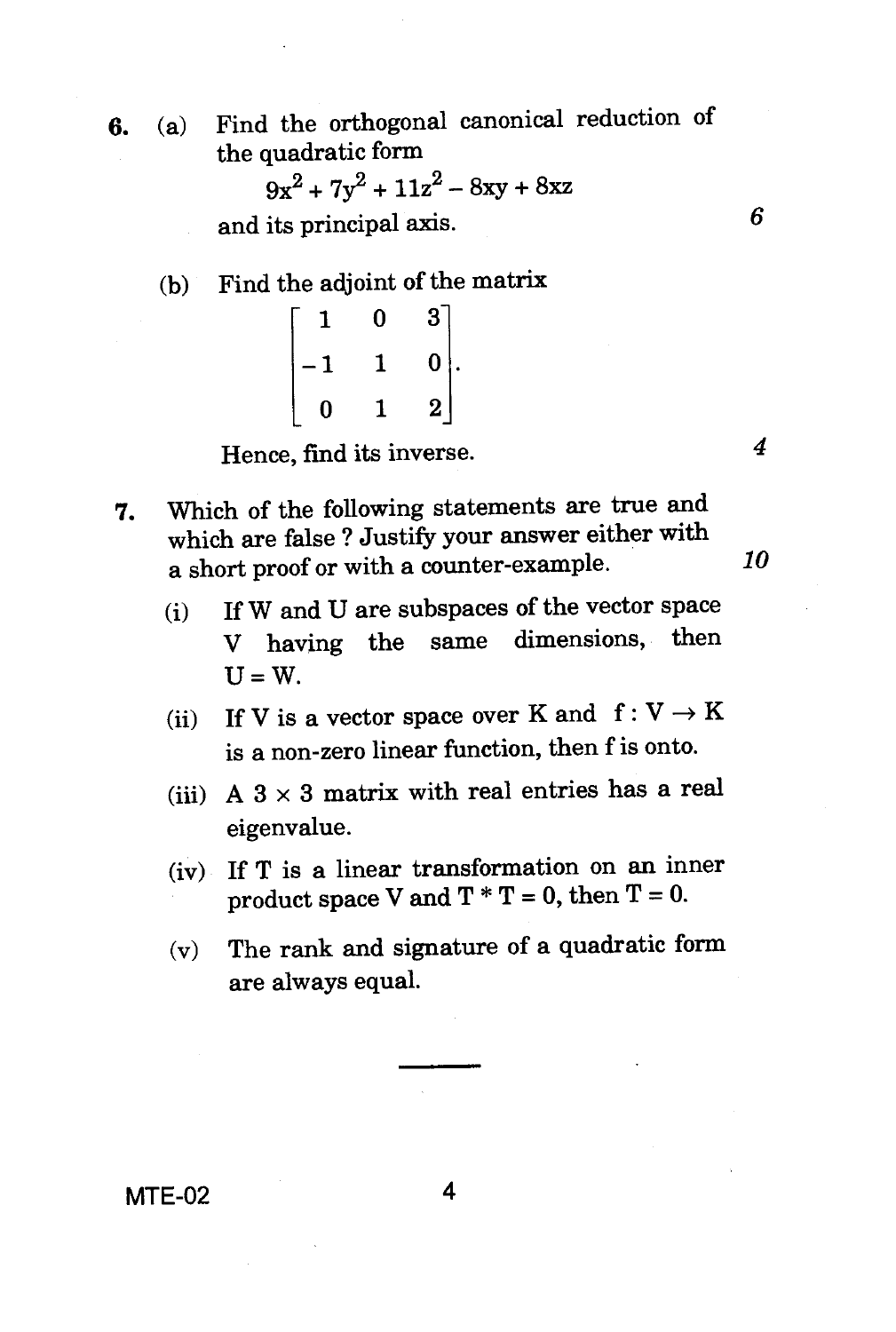एम.टी.ई.-02

स्नातक उपाधि कार्यक्रम (बी.डी.पी.) सत्रांत परीक्षा जून, 2014 ऐच्छिक पाठ्यक्रम : गणित एम.टी.ई.-02 : रैखिक बीजगणित

समय : 2 घण्टे

अधिकतम् अंक : 50 (कुल का 70%)

नोट: प्रश्न सं. 7 करना ज़रूरी है । प्रश्न सं. 1 से 6 में से किन्हीं चार प्रश्नों के उत्तर दीजिए । कैलकुलेटरों का प्रयोग करने की अनुमति नहीं है ।

- (क) दिखाइए कि परिमेय गुणांकों वाले सभी बहुपदों का 1. समुच्चय Q[x], बहुपदों के योग और अचर से गुणन के सापेक्ष Q पर एक संदिश समष्टि है। क्या पूर्णांक गुणांकों वाले सभी बहुपदों का समुच्चय इस सदिश समष्टि की उपसमष्टि है ? अपने उत्तर के कारण बताइए।
	- (ख) रैखिक संकारक
		- $\mathbf{T}: \mathbf{R}^4 \to \mathbf{R}^4$ ,  $\mathbf{T}(\mathbf{x}_1, \mathbf{x}_2, \mathbf{x}_3, \mathbf{x}_4) =$

 $(x_1 + x_2 + x_3 + x_4, x_1 + x_2, x_3 + x_4, 0)$ के परिसर समष्टि और अष्टि ज्ञात कीजिए ।

(क) यदि S और T एक परिमित विमीय सदिश समष्टि पर 2. रैखिक संकारक हैं, तो दिखाइए कि जाति  $(ST) \leq \pi$ ाति  $(T)$  । उन रैखिक संकारकों  $S$ 

और T के उदाहरण भी दीजिए जिनके लिए जाति  $(ST) <$ जाति  $T)$  है ।

 $MTE-02$ 

5

P.T.O.

4

4

6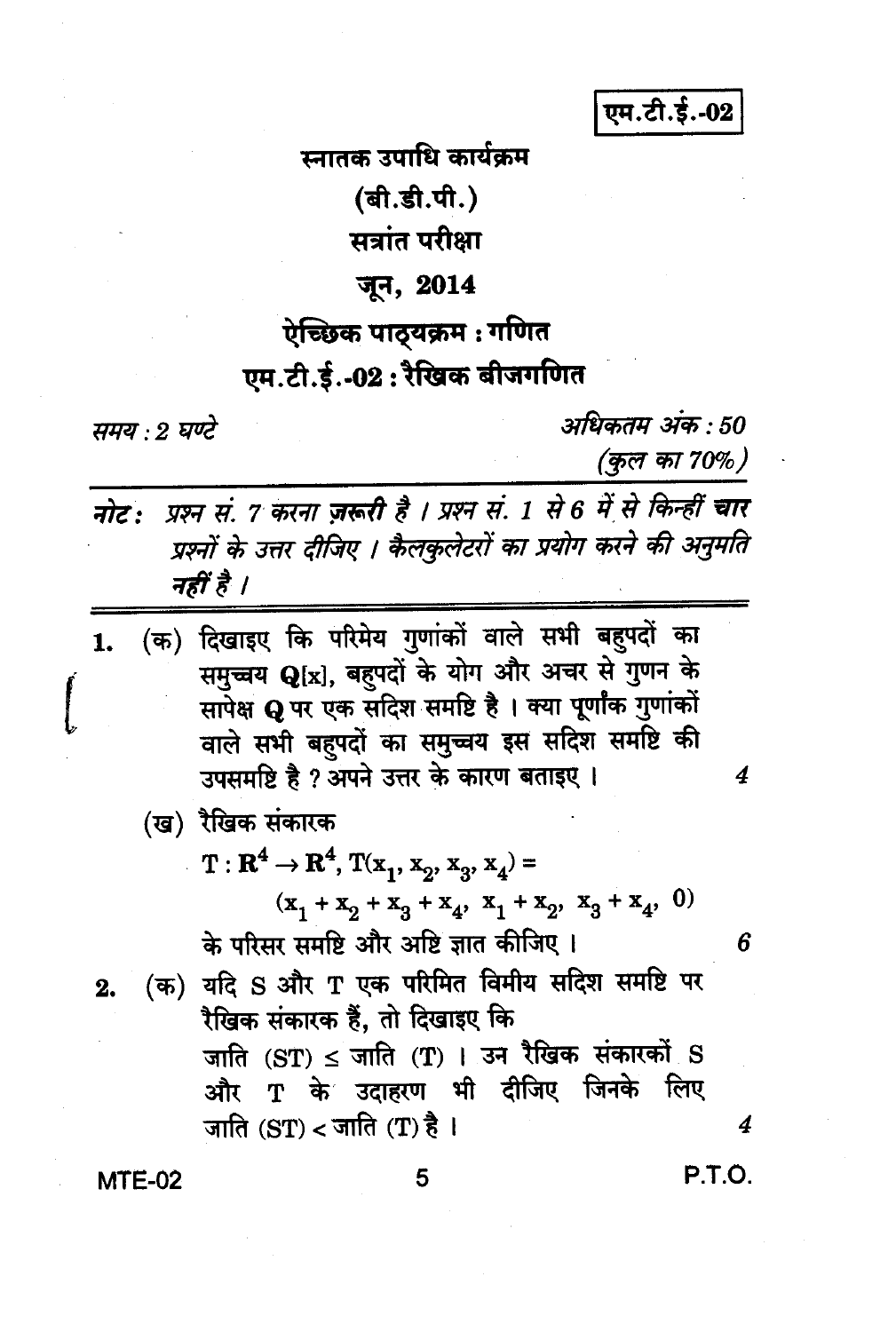(ख) आव्यूह

$$
A = \begin{bmatrix} 1 & 1 & 0 \\ -1 & -1 & 0 \\ -2 & -2 & 2 \end{bmatrix}
$$

के आइगेनमान और आइगेनसदिश ज्ञात कीजिए । क्या A विकर्णनीय है ? अपने उत्तर की पुष्टि कीजिए। 6

(क) सदिश समष्टि 3.

> P<sub>3</sub> = {a<sub>0</sub> + a<sub>1</sub>x + a<sub>2</sub>x<sup>2</sup> : a<sub>0</sub>, a<sub>1</sub>, a<sub>2</sub> ∈ **R**} के आधार  $\{1, 1 + x, x^2 - 1\}$  के द्वैत आधार ज्ञात कीजिए ।  $\overline{4}$

(ख) आव्यह

$$
A = \begin{bmatrix} 2 & 1 & 1 \\ -1 & 2 & -1 \\ -1 & 1 & 3 \end{bmatrix}
$$

के लिए कैली – हैमिल्टन प्रमेय सत्यापित कीजिए । इससे आव्यूह का व्युत्क्रम ज्ञात कीजिए।

 $\sum_{i=1}^{n}$ 

 $\boldsymbol{4}$ 

 $\boldsymbol{2}$ 

4

(ग) जाँच कीजिए कि समुच्चय  $S = \{(a_1, a_2, ..., a_n) \in \mathbb{R}^n \mid a_1 = 1 + a_2\}$  ${\bf R}^{\rm n}$  की उपसमष्टि है या नहीं ।

4. (क) जाँच कीजिए कि द्विघाती समघात  

$$
2x^2 + 3y^2 + 5z^2 - 4xz - 6yz
$$
 और  

$$
4x^2 + 3y^2 + z^2 - 6xy - 2xz
$$
 लांबिकतः तुल्य हैं या नहीं ।

**MTE-02**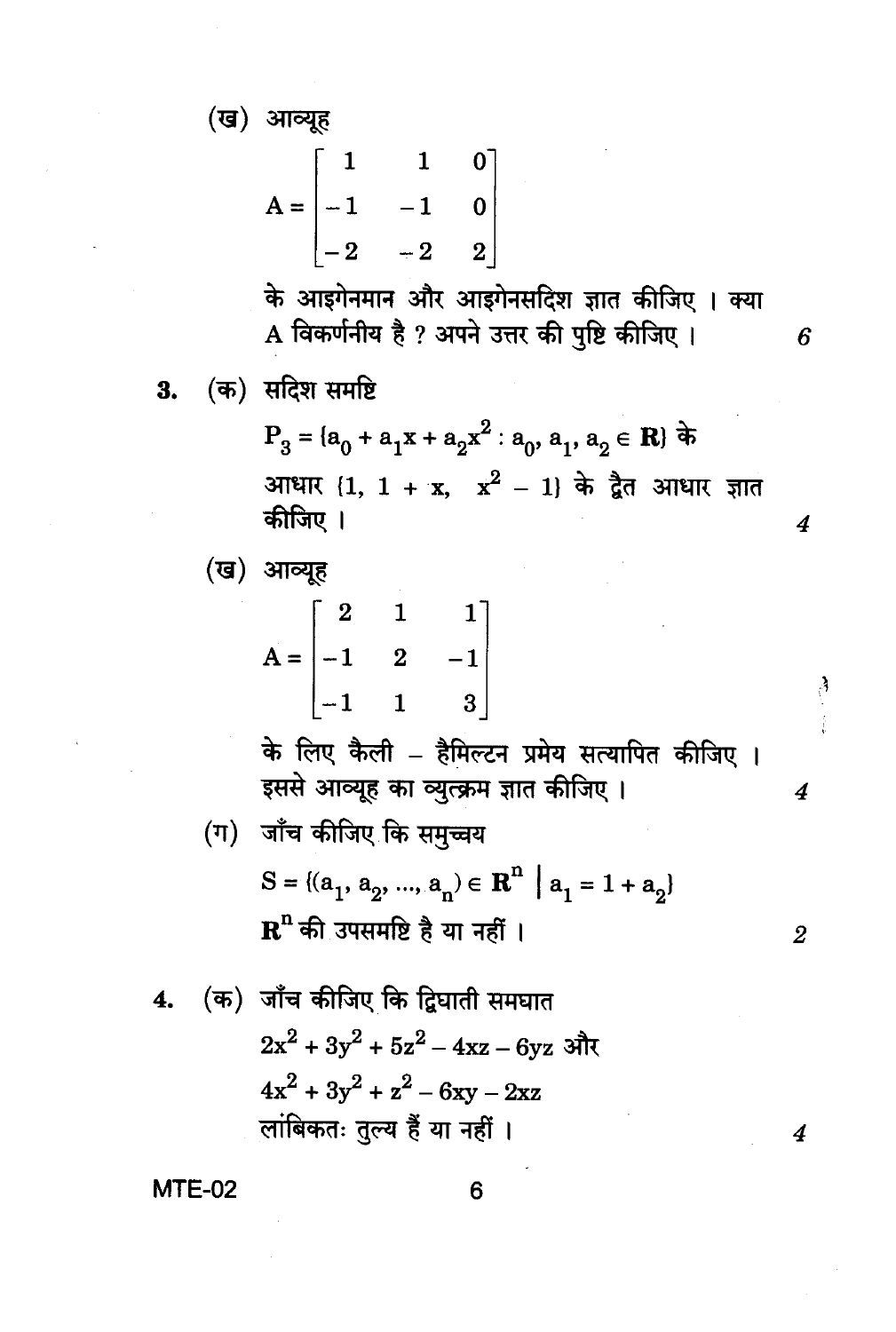(ख) मान लीजिए कि

 $(\Pi)$ 

$$
V = \{(a, b, c) \in \mathbb{R}^3 \mid a + b = c\}
$$
')}  
W = \{(a, b, c) \in \mathbb{R}^3 \mid a = b\}  
R<sup>3</sup> की उपसमष्टियाँ हैं ।  
(i) V, W और V∩ W की विमाएँ ज्ञात कीजिए  
(ii) क्या  $\mathbb{R}^3 = V \oplus W$  है ? अपने उत्तर की  
कीजिए ।  
क्या निम्नलिखित आव्यूह हर्मिटी है ?  
\n[1 i 0]

 $A = \begin{vmatrix} -i & 1 & 1-i \\ 0 & 1+i & 2 \end{vmatrix}$ 

क्या यह ऐकिक है ? अपने उत्तर की पुष्टि कीजिए । (क) मान लीजिए कि 5.

> V = {(a, b, c, d) ∈  $\mathbf{R}^4$  | a + b + c + d = 0} और  $W = \{(a, b, c, d) \in \mathbb{R}^4 \mid a = -b, c = -d\}$  $\mathbf{R}^4$  की उपसमष्टियाँ हैं।

- V/W की विमा ज्ञात कीजिए ।  $(ii)$
- (iii) जाँच कीजिए कि  $(1, 1, 1, -3) + W$  और  $(-1, 2, 0, -1) + W$ , V/W में एक ही अवयव को निरूपित करते हैं।

**MTE-02** 

**P.T.O.** 

5

पृष्टि

4

 $\boldsymbol{2}$